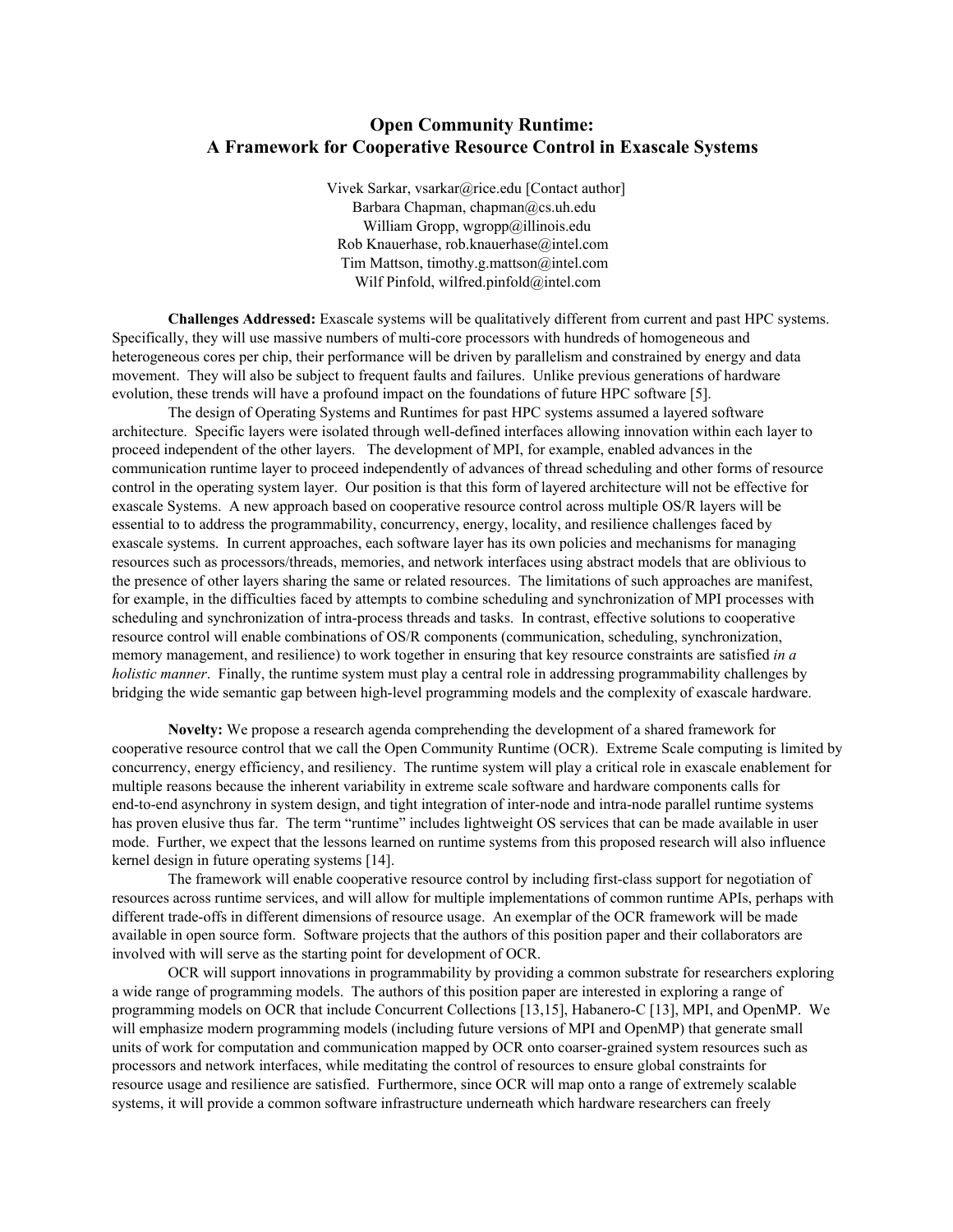innovate.

There are many differences between our proposed approach and existing solutions. Past runtime systems have either been optimized for dynamic parallelism that is oblivious of locality (e.g., Cilk, OpenMP, Intel Thread Building Blocks) or for locality in the absence of dynamic parallelism (e.g., MPI, shmem, UPC). In contrast, OCR will support unbounded amounts of dynamic parallelism [2] with locality control [7] so as to be ``forward scalable" to multiple generations of parallel hardware. MPI and PGAS programming models only express two levels of locality local and remote. HPCS languages such as Chapel and X10 mitigate this by allowing the programmer to express dynamic parallelism with ``locales'' and ``places'', but their locality model is also restricted to two levels. In contrast, OCR will support hierarchical place abstractions with arbitrary depths [4] that include support for heterogeneous accelerators [10,13]. Synchronization goes hand-in-hand with communication. Classical approaches to intra-node synchronization involved blocking of tasks at key events such as collective operations (e.g. reductions). In contrast, OCR will make these events as asynchronous as possible through the support of primitives such as codelets [9], data-driven tasks  $[11]$ , phasers  $[1,3,6,8]$ , and delegated isolation  $[12]$ . In summary, we are unaware of any existing solution that focuses on an open source runtime framework like the OCR while supporting a wide range of choices in programming models and system hardware.

**Uniqueness:** Components of OCR will be useful for subexascale systems, hence at the level of individual components, there is considerable overlap between OCR and current systems. We are unaware, however, of other research programs that could realize the integration across the runtime solution stack for exascale systems as planned for OCR. While the urgency for OCR is perhaps lower on subexascale systems since a single programming model (e.g., MPI+X) may suffice and energy constraints are less severe, it is critical to make OCR available to application developers soon so they can prepare their codes for the exascale era.

The resilience problem, i.e. the requirement that a system will continue to make progress in the face of failures of individual components, is less critical for subexascale systems. OCR will differ from established practice in current systems by directly addressing the resilience problems with fundamental research into power and performance efficient APIs that are resilient and enable a dynamic negotiation of resource sharing, as well as introspective self-observation to detect/anticipate and adapt to faults.

**Applicability:** While the emphasis is on exascale systems, components of OCR will be applicable to extreme scale systems at sub-exascale levels (e.g., departmental petascale, embedded terascale). Hence, hardware researchers (such as the co-authors on this proposal from Intel) responding to challenges raised by OCR could develop hardware innovations that would impact mainstream microprocessors. Likewise, the programming models enabled by OCR could also be helpful in addressing the very-high-core-count software challenges facing the computer industry.

**Maturity and Effort:** The authors of this proposal have served as key participants in exascale workshops, studies, and reports through which they have gained a shared understanding of the OS/R challenges facing exascale systems. This shared understanding has deepened through the lessons learned in the UHPC Runnemede project led by Intel. Further, the authors plan to leverage existing software developed in their groups or by their collaborators as a starting point for development of OCR (Habanero-C, Intel codelets, MPICH2 Nemesis, OpenUH runtime, qthreads, X10 distributed runtime). At the same time, the absence of any backward compatibility requirements for OCR ensures that it can focus on providing clear, exascale-oriented APIs enabling innovation without any legacy commitments. Thereby, it can provide flexibility in design, implementation, and schedule while its key results can remain applicable/portable to legacy programming models. We envision a core effort that is under 10PY/year for 3 years to realize the proposed OCR framework, with annual intermediate releases. The ultimate goal is for the effort to grow on a community-wide basis as researchers beyond the core team use the OCR for hardware and software exploration and also contribute additional components to OCR.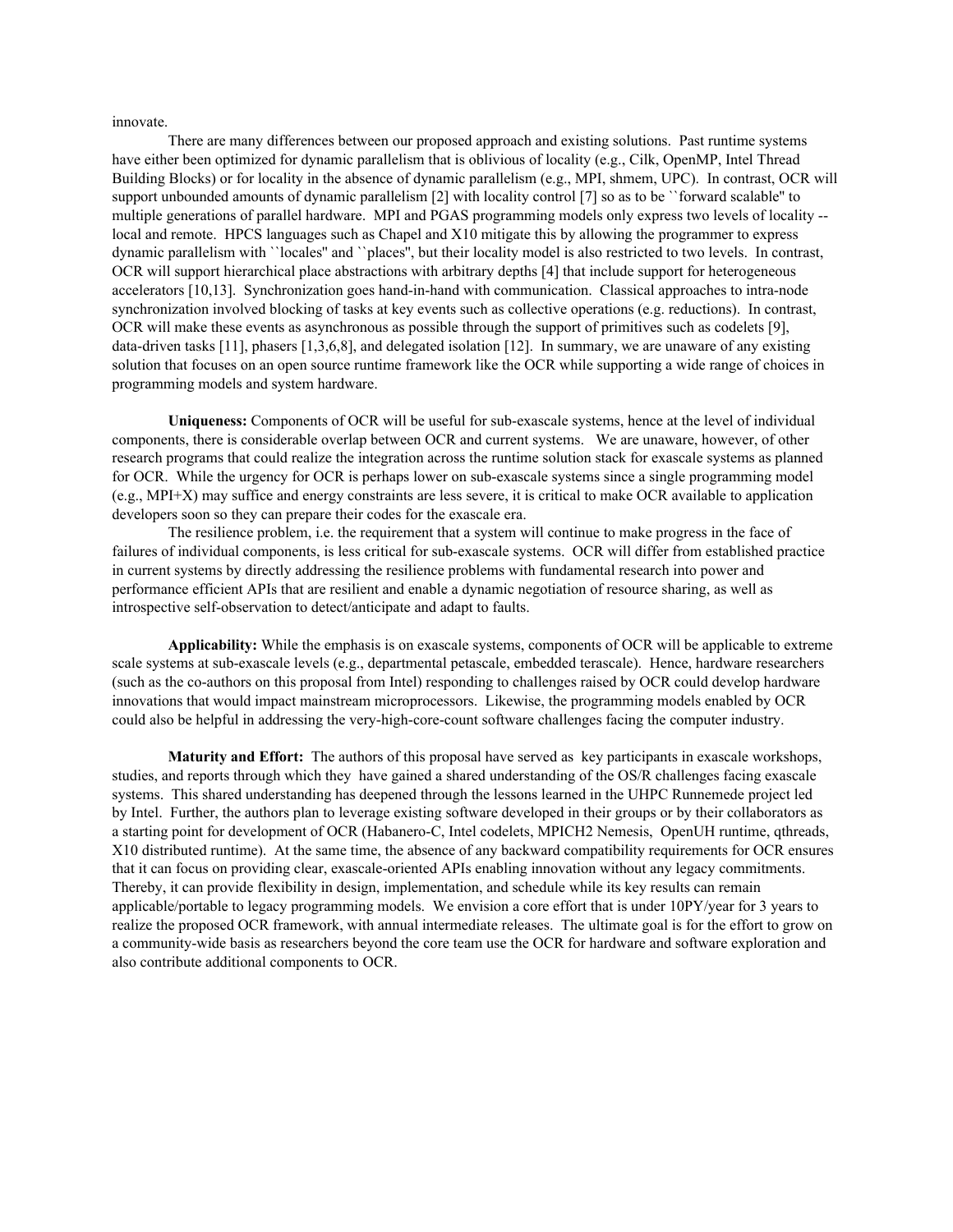# **References**

[1] Phasers: a Unified Deadlock-Free Construct for Collective and Point-to-point Synchronization. Jun Shirako, David Peixotto, Vivek Sarkar, William Scherer. Proceedings of the 2008 ACM International Conference on Supercomputing (ICS), June 2008.

[2] Work-First and Help-First Scheduling Policies for Terminally Strict Parallel Programs. Yi Guo, Rajkishore Barik, Raghavan Raman, Vivek Sarkar. 23rd IEEE International Parallel and Distributed Processing Symposium (IPDPS), May 2009.

[3] Phaser Accumulators: a New Reduction Construct for Dynamic Parallelism. Jun Shirako, David Peixotto, Vivek Sarkar, William Scherer. 23rd IEEE International Parallel and Distributed Processing Symposium (IPDPS), May 2009

[4] Hierarchical Place Trees: A Portable Abstraction for Task Parallelism and Date Movement. Yonghong Yan, Jisheng Zhao, Yi Guo, Vivek Sarkar. Proceedings of the 22nd Workshop on Languages and Compilers for Parallel Computing (LCPC), October 2009.

[5] Software Challenges in Extreme Scale Systems. V. Sarkar, W. Harrod, A.E. Snavely. SciDAC Review Special Issue on Advanced Computing: The Roadmap to Exascale, pp. 60-65, January 2010. [6] Hierarchical Phasers for Scalable Synchronization and Reduction. Jun Shirako, Vivek Sarkar. 24th IEEE International Parallel and Distributed Processing Symposium (IPDPS), April 2010.

[7] SLAW: a Scalable Locality-aware Adaptive Work-stealing Scheduler. Yi Guo, Jisheng Zhao, Vincent Cavé, Vivek Sarkar. 24th IEEE International Parallel and Distributed Processing Symposium (IPDPS), April 2010.

[8] Unifying Barrier and Point-to-Point Synchronization in OpenMP with Phasers. Jun Shirako, Kamal Sharma, Vivek Sarkar. 7th International Workshop on OpenMP (IWOMP), June 2011.

[9] Using a Codelet Program Execution Model for Exascale Machines. Stephane Zuckerman, Joshua Suetterlein, Rob Knauerhase, Guang Gao. 1st International Workshop on Adaptive Self-Tuning Computing Systems for the Exaflop Era (EXADAPT '11), June 2011.

[10] Dynamic Task Parallelism with a GPU Work-Stealing Runtime System. Sanjay Chatterjee, Max Grossman, Alina Sbirlea, Vivek Sarkar. 2011 Workshop on Languages and Compilers for Parallel Computing (LCPC), September 2011.

[11] Data-Driven Tasks and their Implementation. Sagnak Tasirlar, Vivek Sarkar. Proceedings of the International Conference on Parallel Processing (ICPP) 2011, September 2011.

[12] Delegated Isolation. Roberto Lublinerman, Jisheng Zhao, Zoran Budimlic, Swarat Chaudhuri, Vivek Sarkar. Proceedings of OOPSLA 2011, October 2011.

[13] Mapping a Data-Flow Programming Model onto Heterogeneous Platforms. Alina Sbirlea, Yi Zou, Zoran Budimlic, Jason Cong, Vivek Sarkar. Conference on Languages, Compilers, Tools and Theory for Embedded Systems (LCTES), June 2012.

[14] For Extreme Parallelism, Your OS is Soooo Last Milennium". Rob Knauerhase, Romain Cledat, Justin Teller. USENIX Hot Topics in Parallelism (HotPar), June 2012.

[15] Concurrent Collections on Distributed Memory Theory Put Into Practice. F.Schlimbach, J.Brodman, K. Knobe. International European Conference on Parallel and Distributed Computing (Euro-Par), August 2012.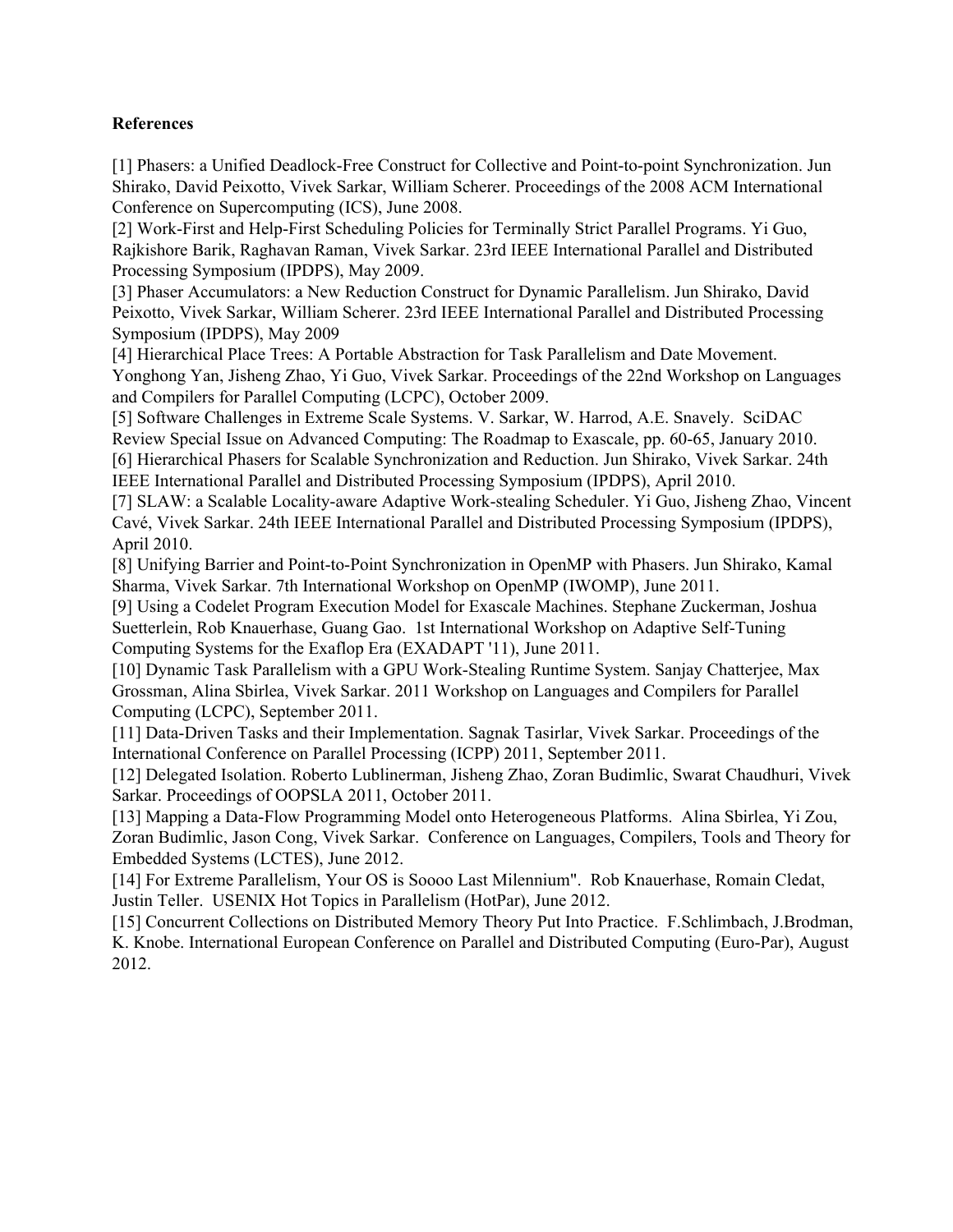**Discarded brainstorms for titles (work some of these concepts into text) Open Community Runtime a Framework for Cooperative, Adaptive, Crosslayer Exascale development Open Community Runtime a Framework for Cooperative, Adaptive, Crosslayer extremescale systems Correct Exposure: Managing crosslayer interactions required to achieve Exascale Open Community Framework: runtime and "up/down interactions"(reword?) to enable extreme scale Open Runtime Framework a "sandbox" for exploring crosslayer exposure of app/system features Extreme community Framework pluggable runtime interfaces to explore vertical integraion (??) Community Runtime Framework: cooperative APIs for dynamicallyadaptive exascale systems**

((TGM Writes)) my concern is all of this lacks a coherent perspective that makes it stand out. Change the names around and this could probably apply to any group thinking about exascale. What makes us different? I **think the following captures the gist of what can make us stand out. ((END TGM Note))**

Over much of the history of parallel computing, we have been able to use a layered architecture. << insert **picture with layers in a stack application, programming environment, runtime, OS, HW >>> . The interfaces** between layers were essential. A group picked the layer they cared about, worried about the interfaces above and **below, and largely ignored the rest.**

In the exascale era, this model breaks down. Instead of a layered architecture we have a richly connected graph of components <<insert picture>>. This is the deeper meaning behind the focus on codesign for exascale **systems.**

**The solution is to manage the complexity by exposing not just the interfaces to the different components, but to define how the components fit toether and interact. For example, the applications programmer must** understand the programmiong model, how it interacts with teh runtime and how that runtime maps the execution **onto hardware. These details must all be exposed in a way our applicaions programmers can manage.**

**This is in many ways the challenge of exascale.**

<<< and there is more but I don't ahve time now. .. I need to join the call and after we talk abouit this and **reach agreement, I can work on verbiuage later>>>**

**Two Page Position Paper Outline**

- **1. (What is the challenge) [Mattson]**
	- **a. No one programming model. Extreme scale likely to require composition of programming models. Example is scheduling of cores (MPI + OpenMP); extends to NICS (MPI + UPC); extends to power adaptation (no busy waits anywhere)**
	- **b. Energy requirements and likelyhood of faults likely to require dynamic management of resources**
- **2. (Why is this Exascale and not Petascale Uniqueness, novelty) [Knauerhase, Gropp]**
	- **a. Petascale still manageable with a single programming model, though ad hoc MPI + X being used**
	- **b. Energy can't be used to solve problems (there isn't any extra).**
	- **c. Faults are likely (while not 1000x a petascale system, likely 10100x a petascale system)**
	- **d. Requires fundamental research into power and performance efficient APIs that are resilient and**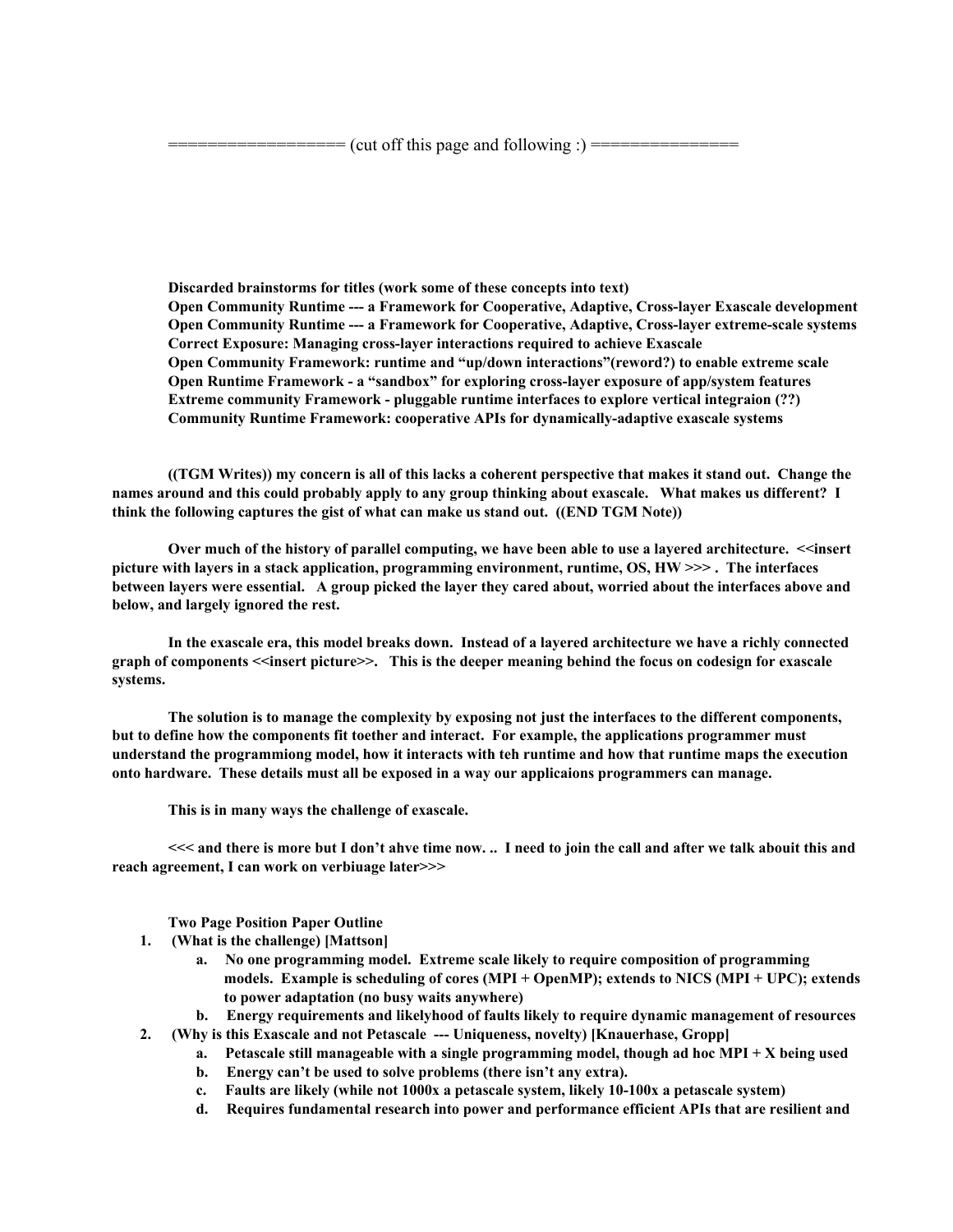#### **enable a dynamic negotiation of resource sharing**

- **3. Applicability**: To what extent will the proposed approach, if successful, be applicable to other areas?
	- Insights will help in manycore extreme scale computing
	- Some runtime components may be applicable
- **4. (Why can this work Maturity, effort)**
	- **a. Leverages existing work on runtime components, particularly for communication i. including successes from UHPC/Runnemede**
	- **b. Provides clear, Exascale-oriented APIs allowing innovation (as well as short term solutions)**
	- **c. Focus on energy efficient, scalable runtimes that enable negotiation between components separates design from implementation (want to say that schedule is more manageable)**
	- **d. Effort**: How much effort is needed to effectively explore this approach?
	- **e. Mention open source runtime components that will be used to start the effort: HabaneroC runtime, Intel Codelets (?), qthreads, Nemesis communication runtime in MPICH2, OpenUH runtime(?)**

### **0. Introduction (stolen wholesale from Wilf's email)**

Scientific computing has been characterized by long periods of incremental improvement punctuated by short periods of rapid change. The last period of rapid change saw the introduction on communicating sequential processing (CSP) and bulk synchronous scheduling. This period was tumultuous because a competition was set up between the vector supercomputers of the day and the upstart 'killer micros'. This competition was ultimately unproductive since the leading systems of today use the best of both vector and CSP.

We see a similar period of rapid change ahead [[RK - one line about multicore explosion as motivation?]] that will be precipitated by the demands of Exascale computing. These demands include an explosion in parallelism, an expectation that some processes will fail in every job, and rapidly increased algorithmic sophistication. The complexity of the next generation of supercomputers will be beyond the capabilities of even the most heroic programmer.

To both encourage the rapid change needed to achieve Exascale and minimize disruption to mission we envision a programming environment that supports current, developmental and future tools, languages, constructs and capabilities. We envision the heart of this environment to be an Open Runtime Framework that allows a researcher or programmer to develop a new tool, language, construct or capability that interoperates with other tools, languages, constructs and capabilities in the framework.

[[RK - Mention what people (we each) can contribute to OCR (existing work, leverage UHPC/Runnemede) and how that makes our effort different]]

### **1. Background**

- Exacale challenges include parallelism, energy efficiency, and resiliency
- Important to use right runtime primitives as foundation for future programming models and compilers to address these challenges
- Inherent variability in exascale software and hardware calls for end-to-end asynchrony in system design
- Tight integration of inter-node and intra-node parallel runtime systems has proven elusive thus far
- Many members of the HPC community believe that evolutionary efforts to extend runtime systems will break down for Exascale systems and a new approach is needed

### **2) Approach**

We propose the development of an Open Collaborative Runtime (OCR) system that:

- is representative of execution models expected for future extreme scale systems
- can be used to obtain early results to validate new ideas
- is made manifest as an open-source project